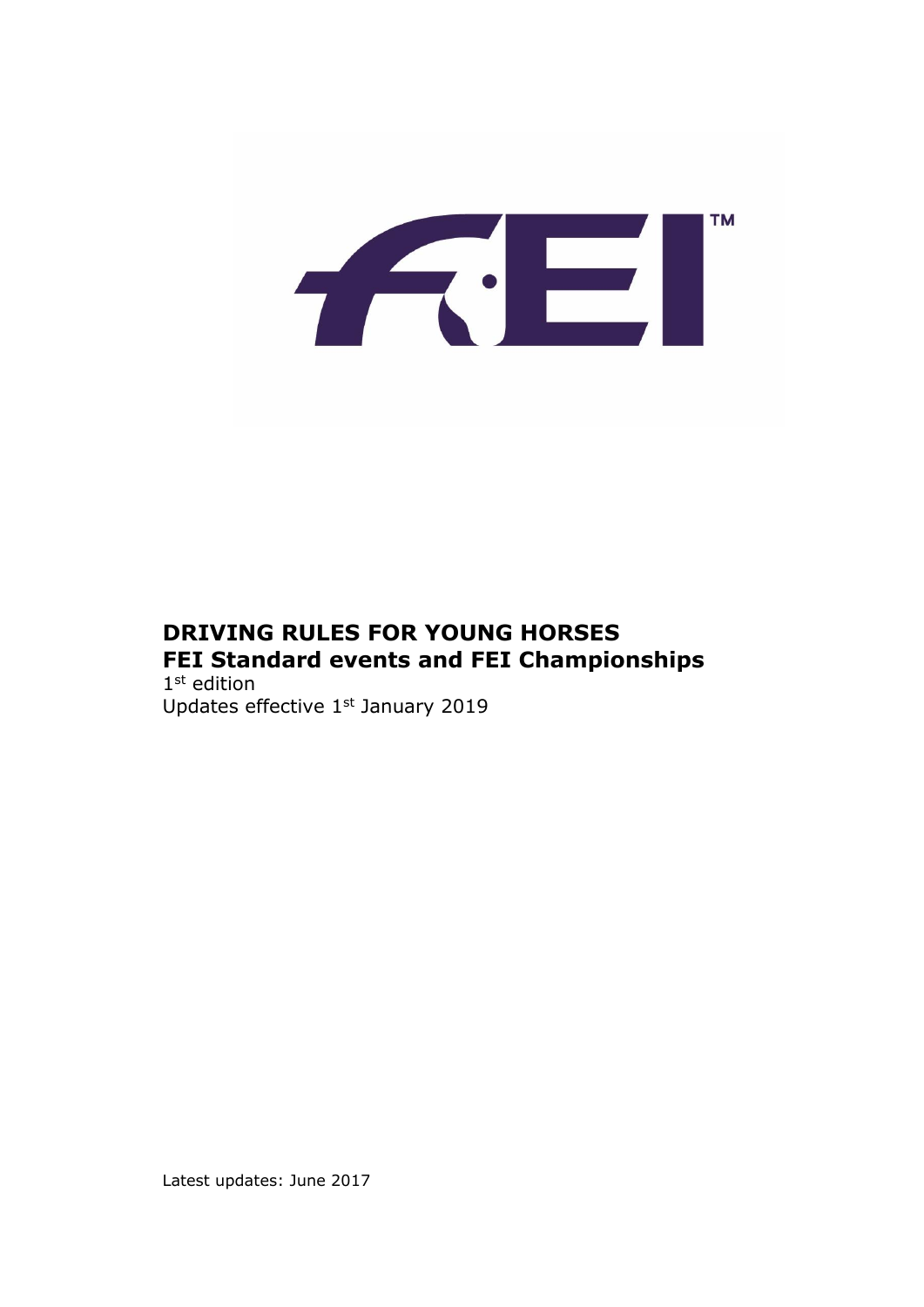#### Contents

| 1 <sub>1</sub> |                                                                               |
|----------------|-------------------------------------------------------------------------------|
| 2.             |                                                                               |
| 3.             |                                                                               |
| 3.1.           |                                                                               |
| 3.2.           |                                                                               |
| 3.3.           |                                                                               |
| 3.4.           |                                                                               |
| 3.5.           |                                                                               |
| 3.6.           |                                                                               |
| 3.7.           |                                                                               |
| 3.8.           |                                                                               |
| 4.             |                                                                               |
| 4.1.           |                                                                               |
| 4.2.           |                                                                               |
| 4.3.           |                                                                               |
| 4.4.           |                                                                               |
| 5.             |                                                                               |
| 6.             |                                                                               |
| 7.             |                                                                               |
| 8.             |                                                                               |
| 9.             |                                                                               |
| 9.1.           |                                                                               |
| 9.2.           |                                                                               |
| 9.3.           |                                                                               |
| 10.            | Guidelines for judging Young Horses Aptitude Test YH 1 (5 year old horses)  8 |
| 11.            |                                                                               |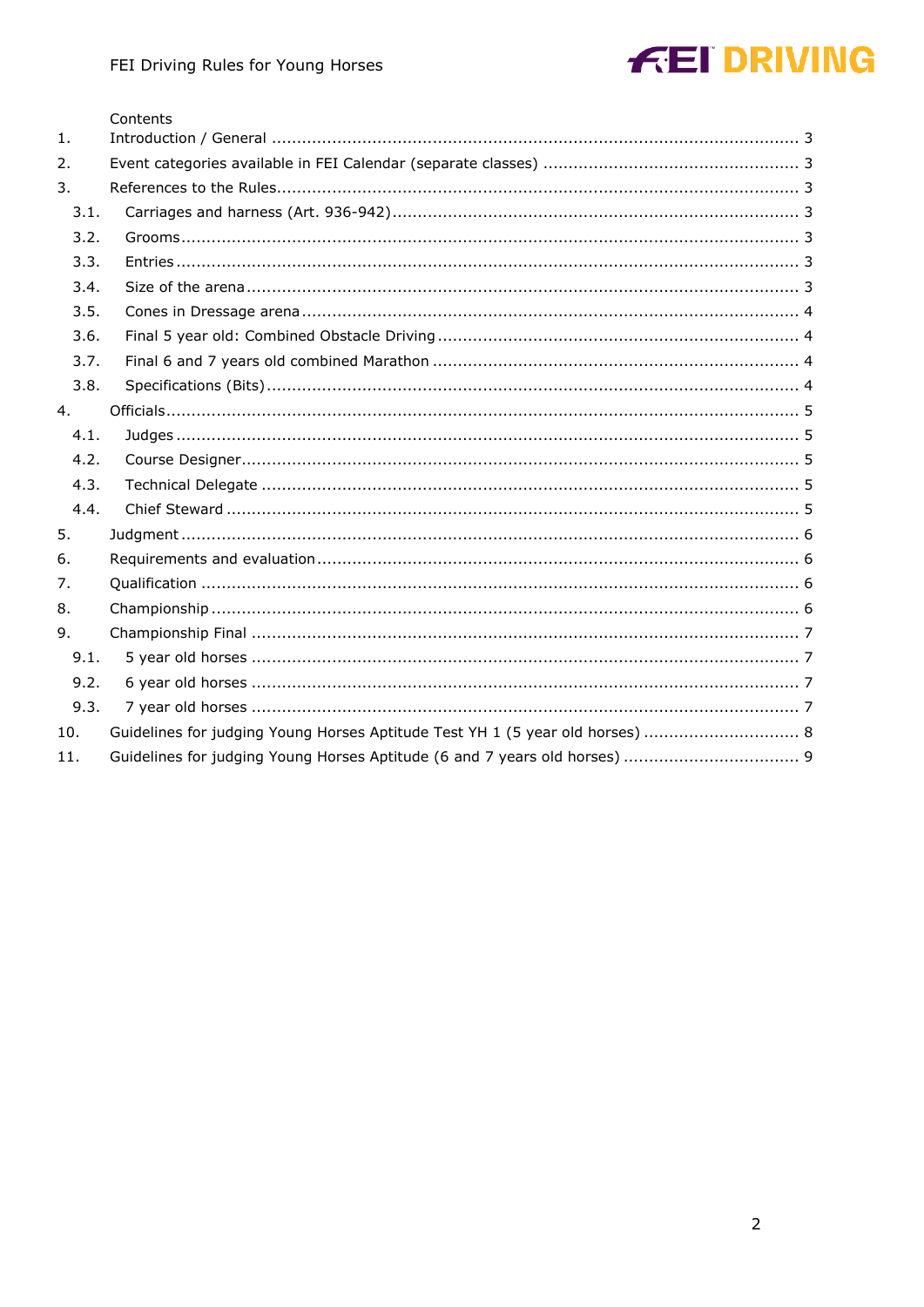

## <span id="page-2-0"></span>**1. Introduction / General**

These Guidelines should be read in conjunction with the FEI Rules and Regulations, such as, but not limited to, the FEI General Regulations, the FEI Driving Rules, the FEI Veterinary Regulations, the Equine Anti-Doping and Controlled Mediation Regulations and the Anti-Doping Rules for Human Athletes.

### <span id="page-2-1"></span>**2. Event categories available in FEI Calendar (separate classes)**

<span id="page-2-2"></span>

| ∩∨ר<br>^<br>nvr<br>$\overline{M}$<br>v<br>$\sim$<br>ີ<br>- 14<br>∼<br>. .<br>.<br>. . |
|---------------------------------------------------------------------------------------|

#### <span id="page-2-3"></span>**3. References to the Rules**

#### 3.1. **Carriages and harness (Art. 936-942)**

Dressage or Marathon carriages\* are permitted for all classes except for the Finals where Marathon Carriage is compulsory in the combined Marathon. \* with correct dressage width

#### 3.2. **Grooms**

<span id="page-2-5"></span><span id="page-2-4"></span>Refer to the FEI Driving Rules.

#### 3.3. **Entries**

Number of entries per NF: up to 10 entries per age category

Number of entries per Athlete: two Horses per age category

Open to all star rated levels of Athletes.

#### 3.4. **Size of the arena**

<span id="page-2-6"></span>

| Class           | Size arena |                       | Nbr of Cones |
|-----------------|------------|-----------------------|--------------|
| CAI YH 5 yo     | 40 x 80m   | Dressage and cones    |              |
|                 |            | arena all in one      |              |
| CAI YH 6 yo     | 40 x 80m   | Dressage and cones    | 8            |
|                 |            | arena all in one      |              |
| CAI YH 7 yo     | 40 x 80m   | Dressage and cones    | 8            |
|                 |            | arena all in one      |              |
| Championship YH | 40 x 80m   | Dressage (part A) $*$ | N/A          |
| 5 yo            |            |                       |              |
| Championship YH | 40 x 80m   | Dressage (Part A) $*$ | N/A          |
| 6 yo            |            |                       |              |
| Championship YH | 40 x 80m   | Dressage (Part A) $*$ | N/A          |
| V <sub>0</sub>  |            |                       |              |

\*Part B is the combined obstacle driving / combined Marathon – see below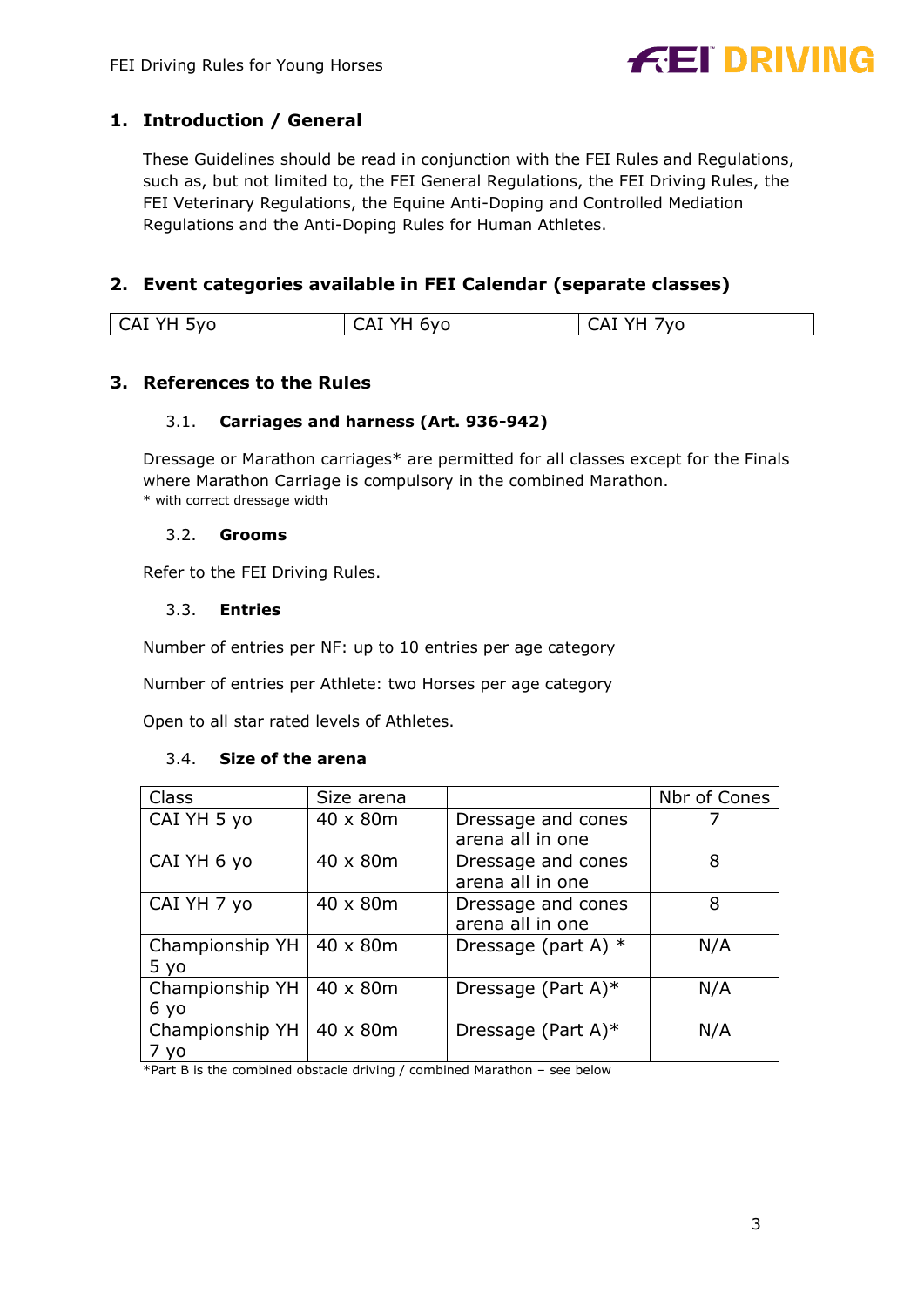#### <span id="page-3-0"></span>3.5. **Cones in Dressage arena**

Ref. to Article 974. Young Horses: 20cm clearance in the cones.

#### <span id="page-3-1"></span>3.6. **Final 5 year old: Combined Obstacle Driving**

Applicable distances:

 500m to 700m, speed 230m/min with 10-14 cones included 1 or 2 multiple and 1 or 2 Marathon obstacles (gates A-D**)**

#### <span id="page-3-2"></span>3.7. **Final 6 and 7 years old combined Marathon**

Applicable distances:

- **6 year old Horses:** 1000m to 1200m with 2 marathon obstacles and
- 7-10 cones including 1 or 2 multiple obstacles
- **7 year old Horses**: 1300m to 1500m with 2 marathon obstacles and
- 10-12 cones including 2-3 multiple obstacles

#### Time/speed

- 6 year old Horses: 240 M/min
- 7 year old Horses: 250 M/min
- Cones width: 145cm
- Marathon Obstacles: see FEI Driving Rules

#### <span id="page-3-3"></span>3.8. **Specifications (Bits)**

Bits: no kineton, no bit lifters and no second nosebands will be allowed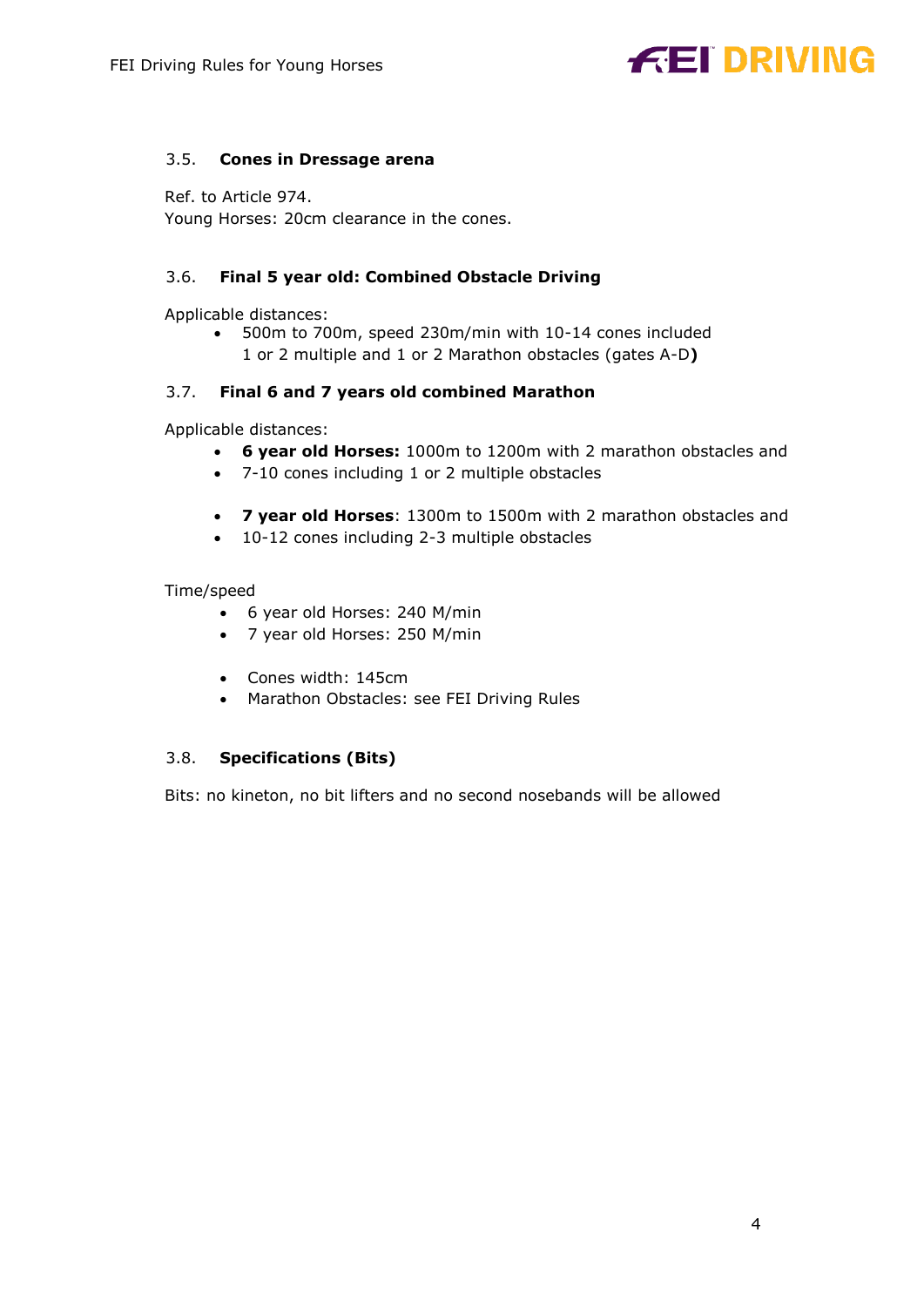## <span id="page-4-0"></span>**4. Officials**

## 4.1. **Judges**

<span id="page-4-1"></span>

| <b>Class</b>                               | <b>Nbr of Judges</b> | <b>Level</b>                             |
|--------------------------------------------|----------------------|------------------------------------------|
| CAI YH 5 yo                                | 3 (sitting at C)     | One Level 2, two Nationals (or<br>above) |
| CAI YH 6 yo                                | 3 (sitting at C)     | One Level 3, two Nationals (or<br>above) |
| CAI YH 7 yo                                | 3 (sitting at C)     | One Level 3, two Nationals (or<br>above) |
| YH Championships<br>(appointed by the FEI) | 3 (sitting at C)     | One Level 4 and two Level 3              |

### 4.2. **Course Designer**

<span id="page-4-2"></span>

| <b>Class</b>           | Level       |
|------------------------|-------------|
| CAI YH 5 yo            | Min Level 2 |
| CAI YH 6 yo            | Min Level 2 |
| CAI YH 7 yo            | Min Level 2 |
| YH Championships       | Min Level 4 |
| (appointed by the FEI) |             |

#### 4.3. **Technical Delegate**

<span id="page-4-3"></span>

| <b>Class</b>           | <b>Level</b> |
|------------------------|--------------|
| CAI YH 5 yo            | Min Level 2  |
| CAI YH 6 yo            | Min Level 2  |
| CAI YH 7 yo            | Min Level 2  |
| YH Championships       | Min Level 4  |
| (appointed by the FEI) |              |

#### 4.4. **Chief Steward**

<span id="page-4-4"></span>

| <b>Class</b>           | <b>Level</b> |
|------------------------|--------------|
| CAI YH 5 yo            | Min Level 2  |
| CAI YH 6 yo            | Min Level 2  |
| CAI YH 7 yo            | Min Level 2  |
| YH Championships       | Min Level 3  |
| (appointed by the FEI) |              |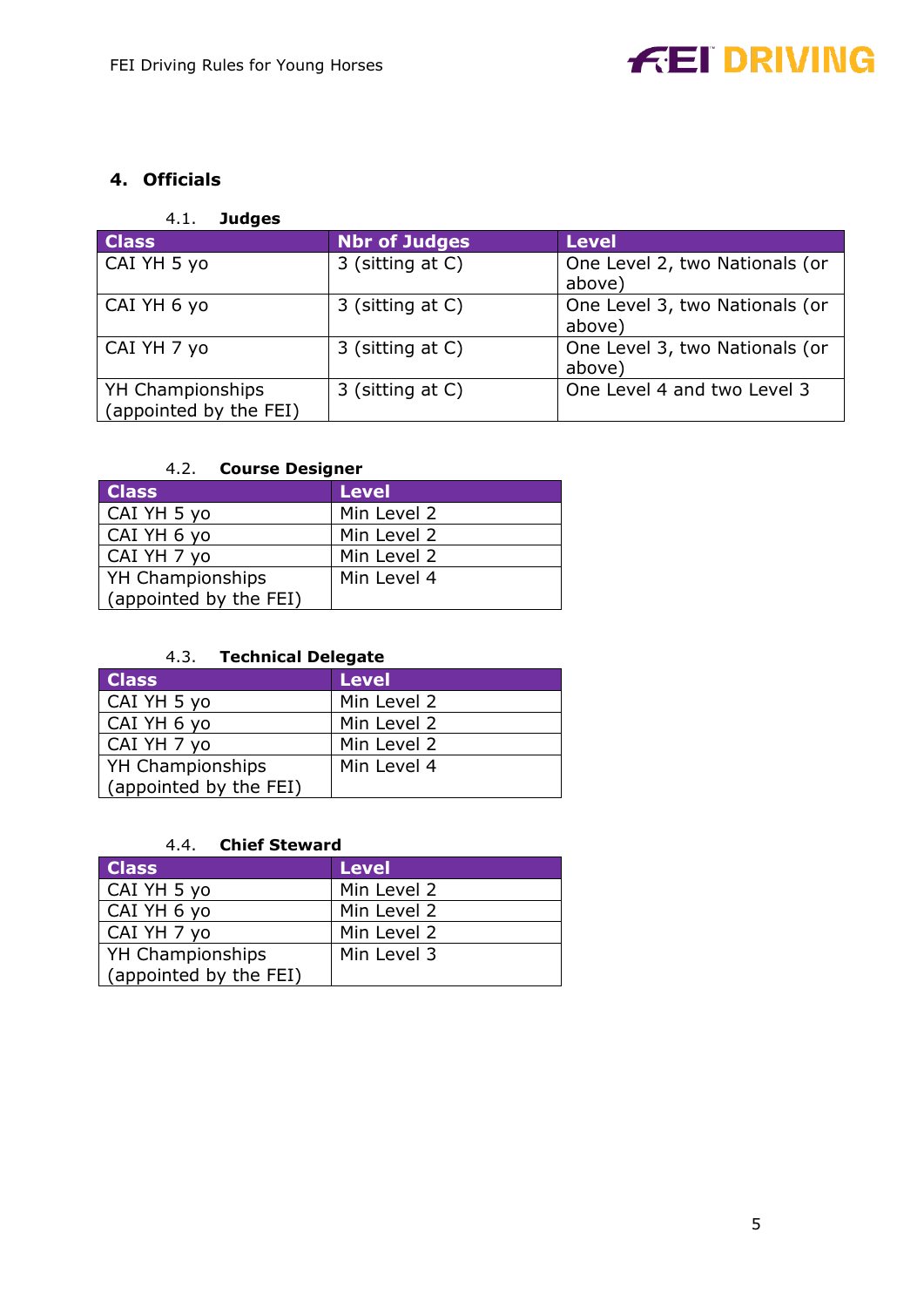## <span id="page-5-0"></span>**5. Judgment**

To be judged

5.1. The basic paces **Walk**: Clear 4-beat rhythm, covering ground, showing relaxation

**Trot**: Collected, working, medium and extended Trot as specified in the different tests

**Canter**: Collected, working, medium (for 6-and 7 year old only)

- 5.2. Demonstration of the level of training appropriate to the age of the Horse.
- 5.3. Overall impression to include character and education of the driving Horse in the dressage and the cones.

The most influential point is the character of the Horse and the Horse's drivability.

### <span id="page-5-1"></span>**6. Requirements and evaluation**

- 6.1. Athletes will drive one of the tests for Young Horses YH 1 or YH 2 followed immediately by the Cones Driving in the same arena.
- 6.2. The judges will award their marks in accordance with the guidelines laid out below –full and half marks can be used.
- 6.3. In the event of incidents, penalties equal to 1/10 of the points shown in the FEI Driving Rules for Dressage and Cones will be deducted from the average result (example: 0,3 for a ball down, 0,5 for a groom down, etc..). The penalty for exceeding the Time Allowed in the Cones Driving is 0.1 penalty per second.

## <span id="page-5-2"></span>**7. Qualification**

Each NF is responsible for the qualification and selection of the Young Horses entered for the Championship.

## <span id="page-5-3"></span>**8. Championship**

8.1. At the championship the horses have to do first a qualification in their relevant tests.5-year old Test YH 1 (dressage + cones) 6- and 7- year old Test YH 2 (dressage + cones)

50% of the competing Horses qualify for the Final, with a minimum score of 6.0

8.2. If the number of starters permits, the OC together with the PGJ and the TD may decide to add a second qualification competition for the Horses who are not qualified for the Final after the first qualification test. The number of additional Horses that can qualify at the second qualification competition is decided by the PGJ, TD and OC before the second qualification– depending on the total number in each class. Each qualified Horse must have reached a minimum score of 6.0.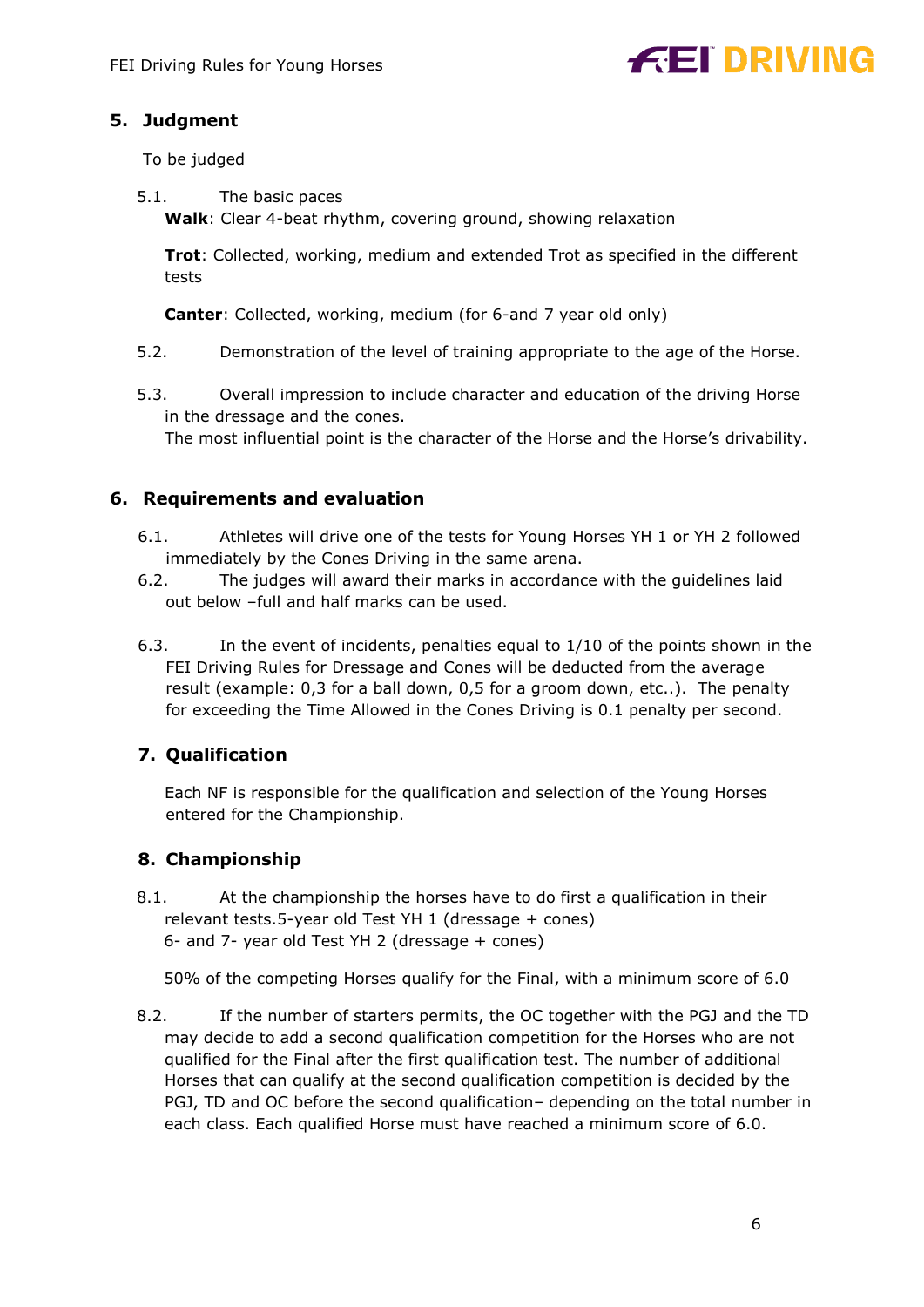## <span id="page-6-0"></span>**9. Championship Final**

#### <span id="page-6-1"></span>9.1. **5 year old horses**

- Dressage: Test YH 3 (Final dressage test ). Judged along the same guidelines with one final mark
- Special Combined Obstacle Driving with 10-14 cones included min one and maximum two Multiple obstacles and one or two Marathon obstacles (gates A-D see 3.6 above); water crossing optional if available.

Assessment criteria: Attitude, obedience, agility, harmony, productive efficiency, speed, potential and perspective; judged with one final mark (decimals possible)

Calculated score Mark 1 + Mark 2 = **Final result**

#### <span id="page-6-2"></span>9.2. **6 year old horses**

- Dressage: Test YH 4 (Final dressage test) judged along the same guidelines with one final mark.
- Special Combined Marathon with 2 Marathon obstacles (gates A-E) and  $7 10$ cones (see 3.7 above) and in addition a water crossing if available.

Assessment criteria: Attitude, obedience, agility, productive efficiency, potential, speed; judged with one final mark (decimals possible).

Mark 1 + mark 2 = **Final result**

#### <span id="page-6-3"></span>9.3. **7 year old horses**

- Dressage: Test YH 4 (Final dressage test) judged along the same guidelines with one final mark.
- Special Combined Marathon with 2 Marathon obstacles (gates A-F) and 10 -12 cones (see 3.7 above) and in addition a water crossing if available. Assessment criteria and penalty points the same as above.

Mark 1 + mark 2 = **Final result**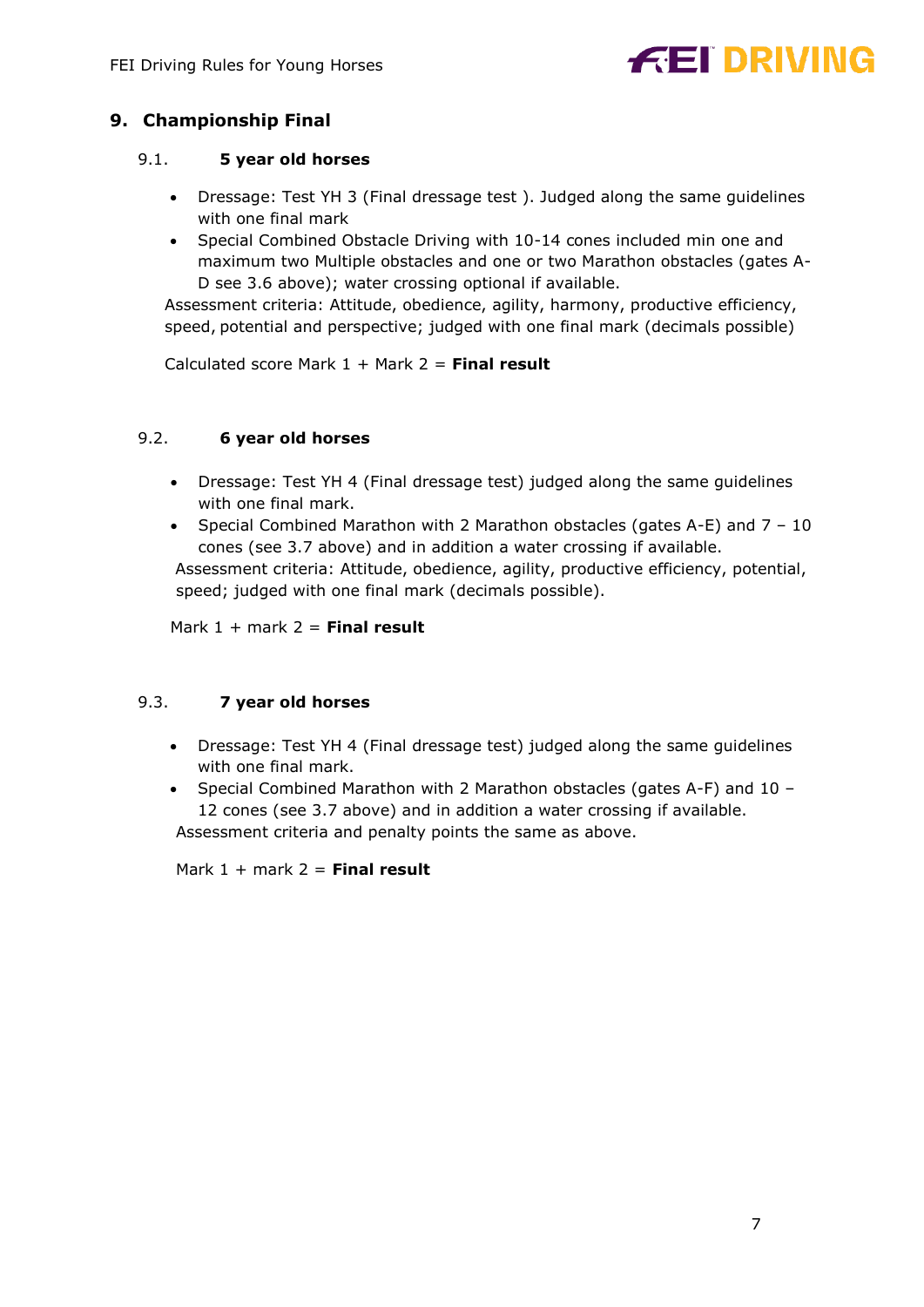

## <span id="page-7-0"></span>**10. Guidelines for judging Young Horses Aptitude Test YH 1 (5 year old horses)**

### **Only full and half marks allowed**

| А. | <b>Dressage</b>                                                                                                                  |                |
|----|----------------------------------------------------------------------------------------------------------------------------------|----------------|
| a) | Basic paces                                                                                                                      |                |
|    | 1. Walk                                                                                                                          |                |
|    | (Rhythm, purpose, covering ground, active hindquarters, freedom<br>in the shoulder, stretching forward and downward, relaxation) | x <sub>2</sub> |
|    | 2. Working trot                                                                                                                  |                |
|    | Rhythm, impulsion, activity, swinging back)                                                                                      | $\times$ 1     |
|    | Medium Trot<br>3.                                                                                                                |                |
|    | (Rhythm, impulsion, lengthening of frame                                                                                         |                |
|    | and steps, swinging back, covering ground, balance)                                                                              | $\times$ 1     |
| b) | Education of the Horse referring to the Training Scale                                                                           |                |
|    | (Contact, elasticity, willing to stretch, bending, obedience, suppleness)                                                        | $\times 2$     |
| В. | Cones                                                                                                                            |                |
|    | (Obedience, elasticity, suppleness, maintaining speed, contact, forward                                                          |                |
|    | engagement, confidence and following the aids                                                                                    | $\times$ 1     |
| С. | <b>Overall impression</b>                                                                                                        |                |
|    | (Quality of natural movements, Obedience, suppleness, appearance, harmony of<br>the performance, potential as a driving horse)   | $\times 1$     |
|    |                                                                                                                                  |                |
|    |                                                                                                                                  |                |

All scores are added and divided by  $8 =$  score for the performance Penalties will be deducted from this score (see 6.3)

All incidents are calculated with 1/10 of the penalty points published in the current FEI Driving Rules referring to dressage or cones competitions.